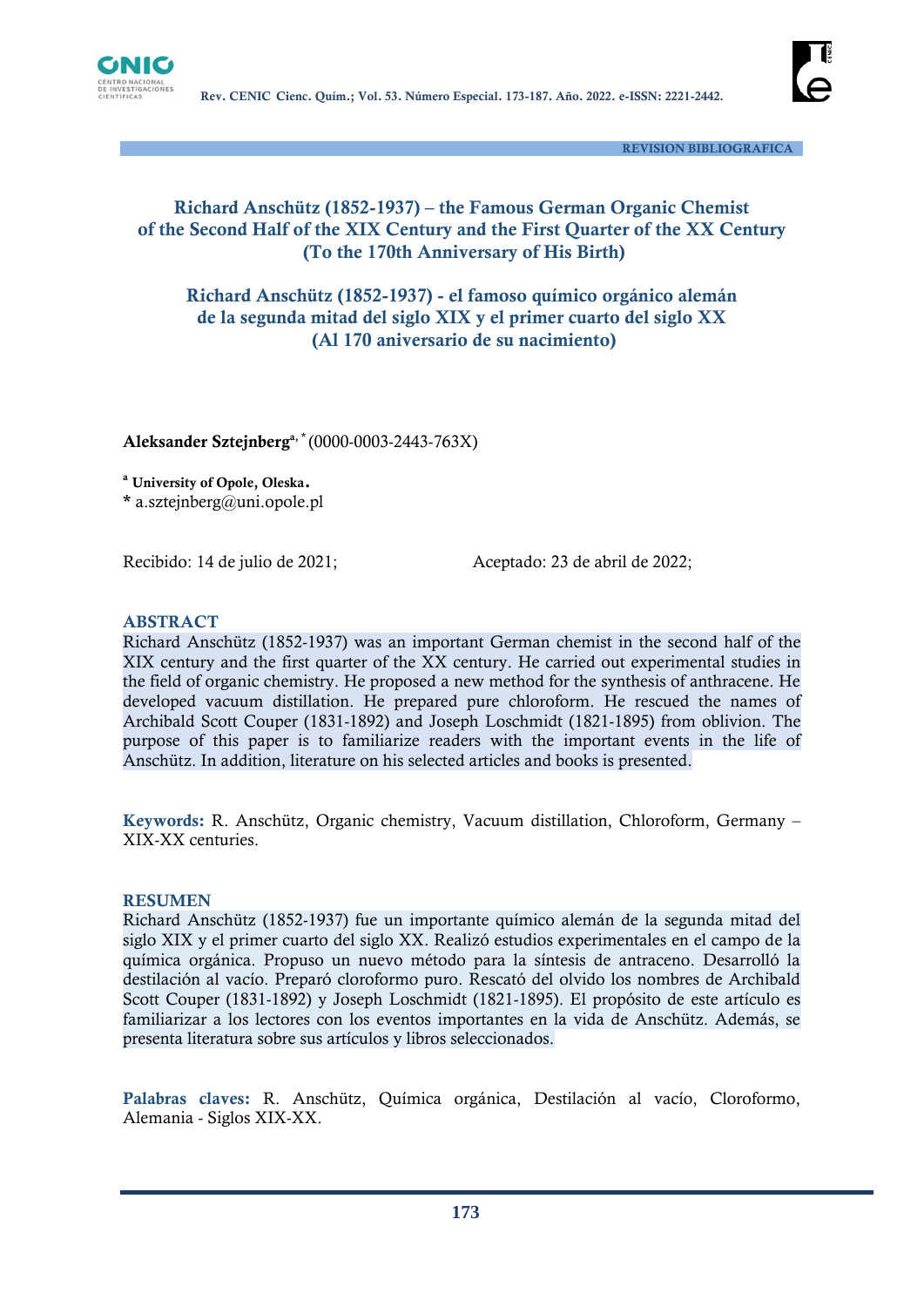

# **INTRODUCTION**

#### **The important events in the Anschütz's life**

Richard Anschütz (1852-1937) (Figure 1) was "universally recognized as one of the most distinguished of the later 19th and earlier 20th centuries" (Huntress, 1952, p. 37). He was called "a valuable organic chemist" (Poeti, 2020), the man "who elaborated and utilized the benzene theory" (Wilcox, 1966, p. 27), and "a talented experimenter in the field of organic chemistry" ("The World Biographical", 2021). Eighty-five years have passed since his death, but during this time few articles about this interesting German scientist were published.

Richard Anschütz was born in Darmstadt (Germany) on March 10, 1852, and he was the son of Carl Ludwig Anschütz (1820-1902), a German officer, and his wife Henriette Friederike, née Delp (1830-1887) (Kauffman, 1982a, p. 628; Klemm, 1953, p. 308; Meerwein, 1941, p. 29).



*Fig. 1. R. Anschütz (1852-1937) at the age of forty-six ("Richard Anschütz", 1898).*

In 1870, he graduated from the *Grossherzogliches Gymnasium* at Darmstadt and began his studies at the *Technische Hohschule* in his native city. Two years later, in 1872, he entered at the University of Heidelberg, where he studied under Robert Bunsen (1811- 1899) and Gustav Kirchhoff (1824-1887). On February 24, 1874, he defended his doctoral dissertation and received his Ph.D.

Then he went to Tübingen, where he completed his education in organic chemistry (1874-1875) under Rudolfh Fittig (1835-1910) at the local university. In the spring 1875, on Fittig's recommendation, he became the *Vorlesungsassistent* (Lecture assistant) to August Kekulé (1829-1896) at the University of Bonn, where "he spent the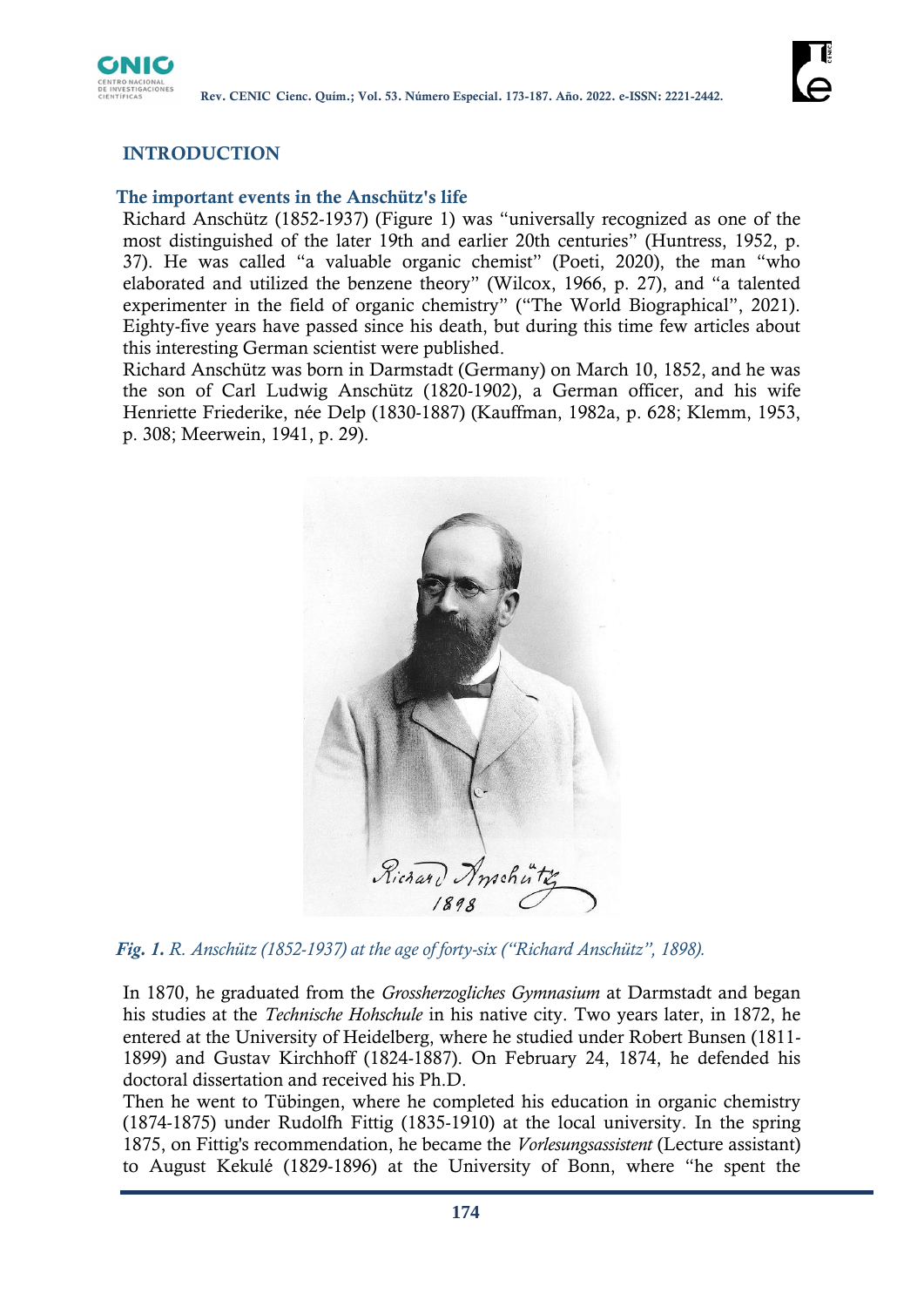

remainder of his career-more than a half-century of uninterrupted research and teaching activity" (Kauffman, 1982a, p. 628).

On August 1878, he presented to the Philosophical Faculty of the University of Bonn his *Habilitationsschrift* entitled *Über Phenanthren und ein Gesetz der Pyrokondensation* (About Phenanthrene and a Law of Pyrocondensation) (Meerwein, 1941, p. 30). On November 7, 1878, he delivered the public inaugural address entitled *Über die Wechselbeziehungen zwischen reiner Chemie und chemischer Technik* (On the Reciprocal Relationships between Pure Chemistry and Chemical Technology) and became *Privatdozent* (unsalaried lecturer) (Kauffman, 1982a, p. 628; Meerwein, 1941, p. 30).

In 1882, he began work as Instructional Assistant for Organic Chemistry. Six years later, in 1888, he married Anna, née Pflüger. The spouses had two sons: Theophil, born in 1891, who died at a young age, and Ludwig (1889-1954), who in 1930 became Professor of Organic Chemistry at the *Deutsche Technische Hochschule* at Brünn (now Brno, Czech Republic) (Krollpfeiffer, 1957, p. XV).

In 1889, he received the title of *Extraordinarius Professor* (Extraordinary Professor) and in 1898 he became Director of the University's Chemical Institute. He held this position for 24 years until his retirement in in the spring of 1922 (Meerwein, 1941, p. 31).

In the spring of 1933, he fell seriously ill with the flu, from the consequences of which he never fully recovered. He died on January 8, 1937. With his death, science lost one of its "last representative classical organic structural chemistry" (Meerwein, 1941, p. 66).

#### **Anschütz's works**

The list of Anschütz's published works includes two hundred and eighteen papers, published in the years 1876-1936. There are the articles published in Germany in the journals *Berichte der deutschen chemischen Gesellschaft* and *Justus Liebigs Annalen der Chemie* (Meerwein, 1941, pp. A66-A74).

Anschütz's first works in the field of organic chemistry were published in 1876 in the *Berichte der deutschen chemischen Gesellschaft.* The first one concerned hydrazobenzene  $(C_{12}H_{12}N_2)$ . In collaboration with Gustav Schultz (1851-1928), he obtained this compound by the action of sodium on bromoaniline. The following reaction take place: 2  $C_6H_4Br.NH_2 + 2Na = C_{12}H_{12}N_2 + 2 NaBr$  (Anschuetz & Schultz, 1876, p. 1400). Two more of their jointly published articles concerned the decomposition products of phenanthrenequinone  $(C_{14}H_8O_2)$  with quick lime (Anschütz & Schultz, 1876a) and nitrophenanthrenequinone ( $C_{14}H_7NO_4$ ) (Anschütz & Schultz, 1876b).

A year later, in 1877, he and Schultz published four articles. Two of them was works on phenantrenchinone (Anschuetz & Schultz, 1877; Anschütz & Schultz, 1877a). The third paper was about the use a simple apparatus for the convenient determination of high melting points (Anschütz & Schultz, 1877b). The fourth article concerned the action of sodium on halogen-substituted anilines, for instance, bromoaniline  $(C_6H_4BrNH_2)$ . Oxidation of the intermediate reaction product  $(C_6H_5NH.Na)$  yielded azobenzene  $(C_{12}H_{10}N_2)$ . In today's notation the reactions are expressed by the following equations: 1) 2  $C_6H_4BrNH_2$  + 2 Na = 2  $C_6H_4BrNH_2$  +  $H_2$ , 2)  $C_6H_4BrNH$ .Na + H<sub>2</sub> =  $C_6H_5NH$ .Na + HBr, 3) 2  $C_6H_5NH$ .Na + O<sub>2</sub> =  $C_{12}H_{10}N_2$  + 2 NaOH (Anschütz & Schultz, 1877c, p. 1803).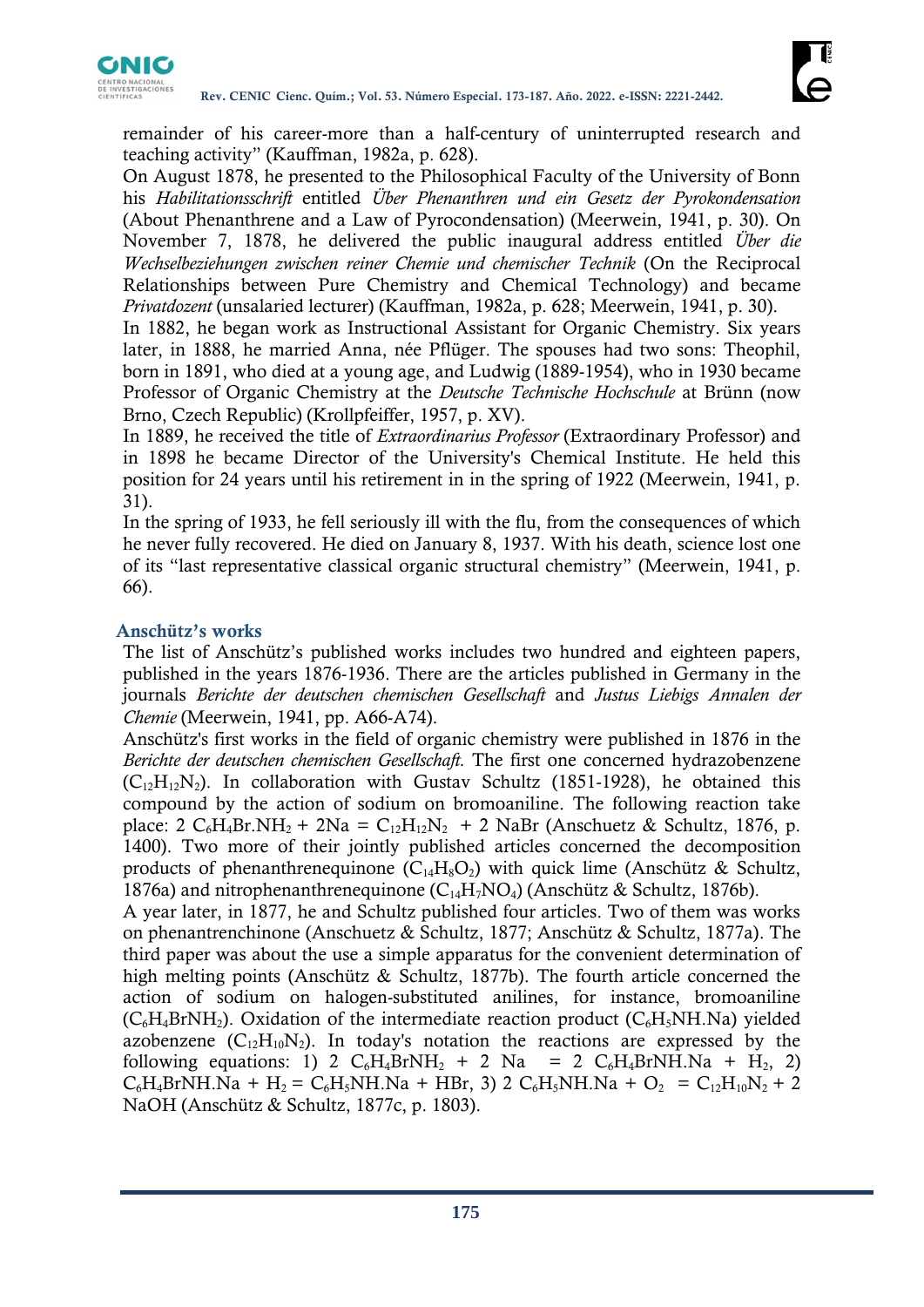

In 1883, together with F. Eltzbacher, he proposed a new method for the synthesis of anthracene  $(C_{14}H_{10})$  by reacting aluminum chloride with a mixture of benzene and acetylene tertrabromide (Anschütz & Eltzbacher, 1883, p. 623).

From 1887 to 1889, some of his papers were published in the *American Chemical Journal* (Anschütz, 1887a; Anschütz & Wirtz, 1887a; Anschütz & Emery, 1889a; Anschütz & Emery, 1889b; Anschütz & Moore, 1889). Anschütz and his co-workers also published some of these articles in the *Justus Liebig Annales der Chemie* (Anschütz & Emery, 1887; Anschütz & Wirtz, 1887b).

In 1893, he prepared pure chloroform. He described the method of preparing of this compound in the article entitled *Darstellung von reinem Chloroform mittelst Salicylid-Chloroform oder o-Homosalicylid-Chloroform* (Preparation of Pure Chloroform by means of Salicylid-Chloroform or o-Homosalicylid-Chloroform) (Anschütz, 1893).

In 1928, he published an article on the history of the isomerism of fumaric acid (*trans*-Butenedioic acid, C4H4O4; HOOCCH=CHCOOH) and maleic acid (*cis*-Butenedioic acid,  $C_4H_4O_4$ ; HOOCCH=CHCOOH) (Anschütz, 1928). His papers on this subject entitled *Zur Geschichte der Isomerie der Fumarsäure und der Maleïnsäure* also appeared in 1887 (Anschütz, 1887b) and 1889 (Anschütz, 1889).

In 1928, together with Harry Quitmann, he published a paper on the synthesis of  $\gamma$ ,  $\gamma$ dimetylo-δ-metylo-cyclo-homotetronic acid (C<sub>8</sub>H<sub>12</sub>O<sub>3)</sub> (Anschütz & Quitmann, 1928, p. 101).

Among the articles he wrote, there are also those in which he does not present the results of his experimental studies. For, instance, in 1914, he wrote an article about the German chemist Heinrich Debus (1824-1915) on the occasion of his 90th birthday (Anschütz, 1914).

He was the author of several obituaries on the chemists of his time. In 1911, he wrote the obituary of the American chemist Leonard Parker Kinnicutt (1854–1911) (Anschütz, 1911). In 1926, he published the obituary of the German-Italian chemist Wilhelm (Guglielmo) Körner (1839-1925) (Anschütz, 1926). Eight years later, the obituary of the German chemist Eberhard Rimbach (1852-1933), written by him, appeared in the *Berichte der deutschen chemischen Gesellschaft* (Anschütz, 1934). In 1936, he wrote the last obituary of the German chemist Ludwig Claisen (1851-1930), "one of the most successful researchers from August Kekule's school in the field of synthetic organic chemistry and tautomerism" (Anschütz, 1936, p. A97).

## **Books written by Richard Anschütz**

In 1880, Kekulé resumed work on his Lehrbuch der organischen Chemie, oder, der Chemie der Kohlenstoffverbindungen in collaboration with Richard Anschütz and Gustav Schultz. Two years later, this textbook was published (Kekulé, 1882).

In 1887, the first edition of his Die Destillation unter vermindertem Druck im Laboratorium (The distillation under Reduced Pressure in the Laboratory) was published in Bonn (Anschütz, 1887c). Eight years later, a second edition of this book appeared in the same city. Its authors were Richard Anschütz and Hans Reitter (1865- 1912). Figure 2 shows the title page of this edition (Anschütz & Reitter, 1895).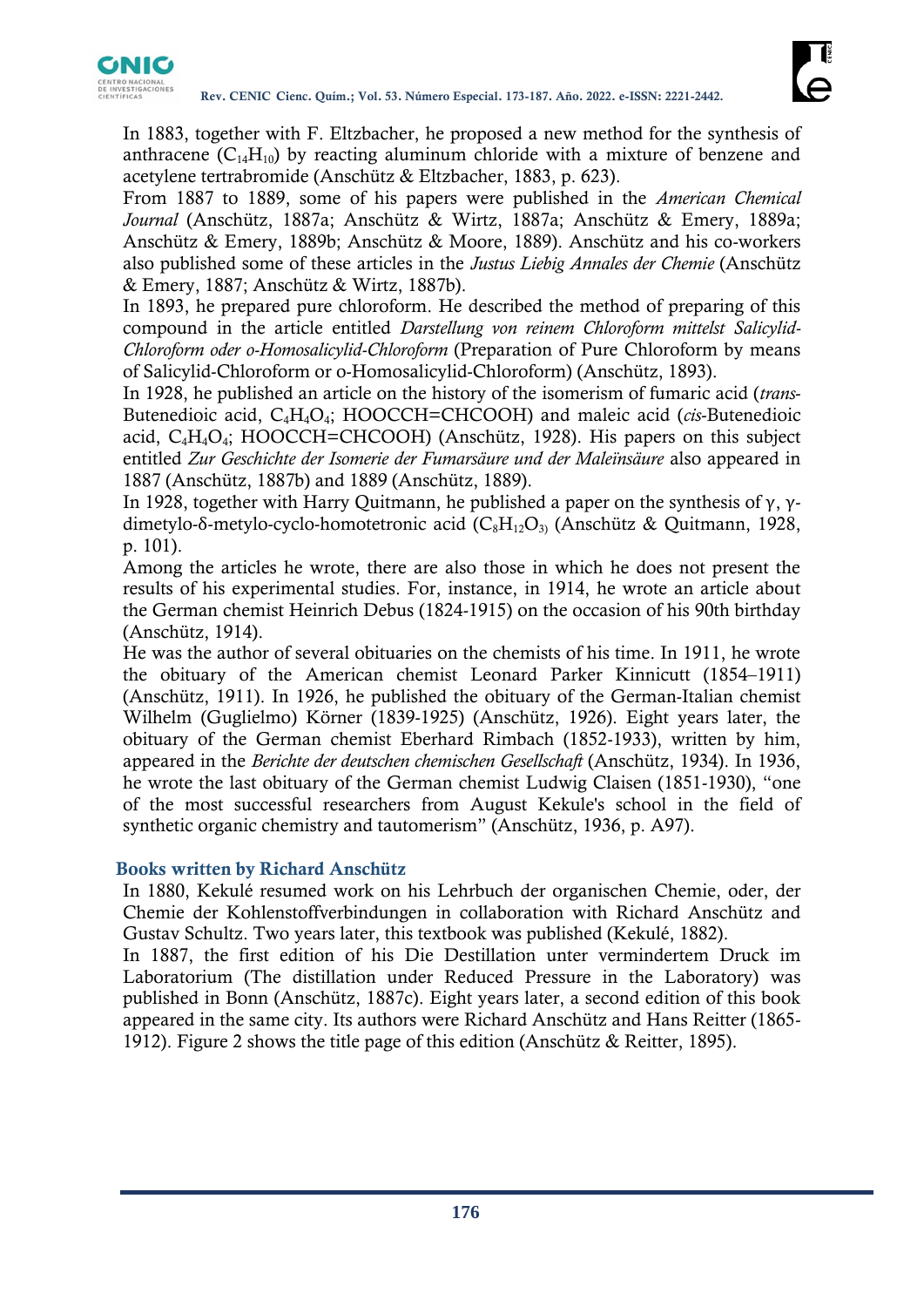



*Fig 2. Title page of Richard Anschütz's and Hans Reitter's Die Destillation unter vermindertem Druck im Laboratorium. Zweite neu bearbeite Auflage (Bonn: Verlag von Friedrich Cohen, 1895).*

A book edited by Richard Anschütz and Robert Schulze entitled *Das Chemische Institut der Universität Bonn* (The Chemical Institute of the University of Bonn) was published in 1904 in Bonn Anschütz & Schulze, 1904).

In 1929, he wrote a detailed two-volume biography of Kekulé which appeared in Berlin (Anschütz, 1929a; Anschütz, 1929b). In the first volume of this book an account of the Sessions of the International Congress of Chemists in Karlsruhe, on 3, 4, and 5 September 1860 was published as Appendix 8 (Anschütz, 1929a, pp. 671- 688). The English translation of this account can be found in a *Classic Chemistry*  (Giunta, n.d.).

In 2011, the first volume of Anschütz's biography of Kekulé appeared in Hamburg. It was a reprint of the original 1929 edition (Anschütz, 2011). A year later, the second volume of this book was published. It was also a reprint of the original 1929 edition (Anschütz, 2012).

## **Editions of Victor von Richter's Textbook of Organic Chemistry, edited by Richard Anschütz**

The Russian-German chemist Victor von Richter (1841-1891) (Sztejnberg, 2020) was the author of excellent academic Textbook on Organic Chemistry. The first (1876) German edition of his *Kurzes Lehrbuch der Organischen Chemie oder der Chemie der Kohlenstoffverbindungen* appeared in Bonn (Richter, 1876). The second edition of this textbook was published in 1880. The next four editions, up to the sixth one (1882, 1885, 1888, 1891), were published while the author was still alive.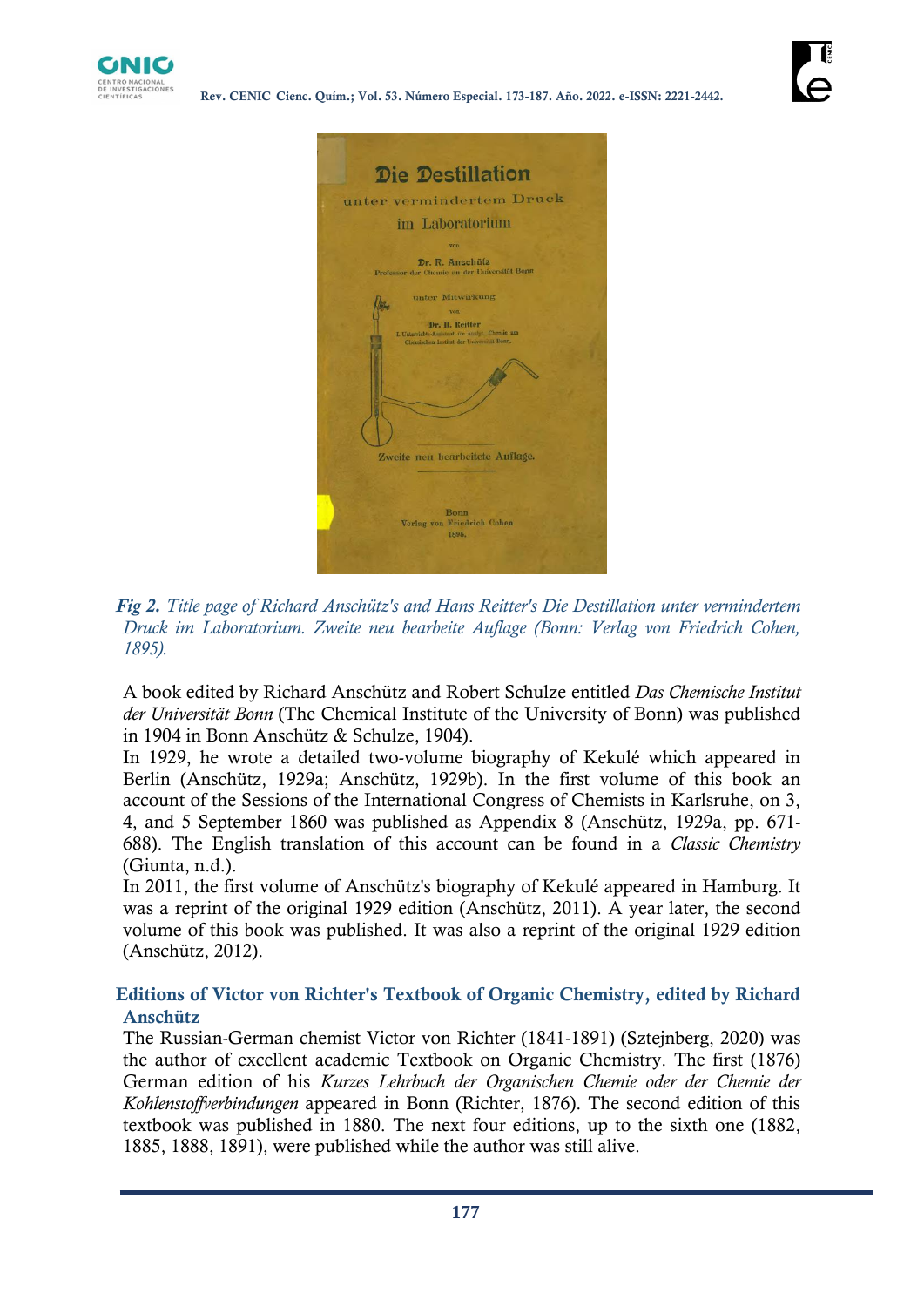

After Richter's death, Richard Anschütz continued to expand and refine this textbook. The seventh edition appeared in 1894 and the eighth in the years 1897-1898 (Richter, 1897; Richter, 1898). The last 12th German edition was published in 1928. In the years 1931-1959 the publication of this edition was resumed.

The first volume of the French edition of Richter's *Traité De Chimie Organique Par R. Anschütz Et G. Schroeter* was published in 1910 (Richter, 1910), and the second in 1918 (Richter, 1918). The translator was Henry Gault (1880-1967), lecturer at the Faculty of Science and deputy professor at the School of Medicine and Pharmacy of the University of Caen.

The American edition of this textbook under title *Chemistry of the Carbon Compounds or Organic Chemistry* was first published in Philadelphia in 1886. The translator was the American chemist Edgar Fahs Smith (1854-1928). (Richter, 1886). A second American edition of this textbook appeared in 1892 (Richter, 1892). The third American edition was published in 1899-1900 It was translated from the eighth German edition, edited by Richard Anschütz (Richter, 1899; Richter, 1900). In the years 1902-1913, the third American edition of this textbook was resumed in Philadelphia and London. In 1934, the first volume of the book entitled *Organic Chemistry or Chemistry of the Carbon Compounds* appeared in New York. It was translated from the 12th German edition, edited by Richard Anschütz and Fritz Reindel. The translator was Eric Newmarch Allott (1899-1980) (Richter, 1934). In the late 1930s and the second half of the 1940s, Richter's textbook was published several times under the title *The Chemistry of the Carbon Compounds* by Elsevier Publishing House in New York (Richter, 1946) and by Nordemann Publishing Company in New York. At this point it should be emphasized that the editor of the second part of the fourth volume (Organic Free Radicals), published in 1947, was Ludwig, son of Anschütz (Richter, 1947).

## **Richard Anschütz's determination of the fate of the Scottish chemist Archibald Scott Couper (1831-1892)**

In the history of chemistry the Scottish chemist Archibald Scott Couper (1831-1892) was completely forgotten until the end of the first decade of the 20th century. Anschütz "discovered that Couper, almost simultaneously with Kekulé, had proposed the self-linking of carbon atoms" (Benfley, 1961, p. 707). Couper's theoretical paper entitled *Sur une nouvelle théorie chimique* appeared in 1858 in the *Comptes rendus hebdomadaires des séances de l'Académie des Sciences* (Couper, 1858a) and under the title *On a New Chemical Theory* in *The London, Edinburgh, and Dublin Philosophical Magazine and Journal of Science* (Couper, 1858b). Therefore, Anschütz wanted to get to know Couper's life and fate more closely and familiarize the scientific community with his chemical work.

After fifty-three years, in 1911, the book with the Couper's work entitled *Über eine neue chemische Theorie* was published in Leipzig. Anschütz was its editor (Anschütz, 1911). Two years earlier, in 1909, his article in German about Couper's life and work was published in the *Archiv für die Geschichte der Naturwissenschaften und der Technik* (Anschütz, 1909a). In the same year, his paper entitled *Life and Chemical Work of Archibald Scott Couper* appeared in the *Proceedings of the Royal Society of Edinburgh.* The translator was the Scottish organic chemist Alexander Crum Brown (1838-1922) (Anschütz, 1909b). A reprint of this article was published in Edinburgh that same year (Anschütz, 1909c).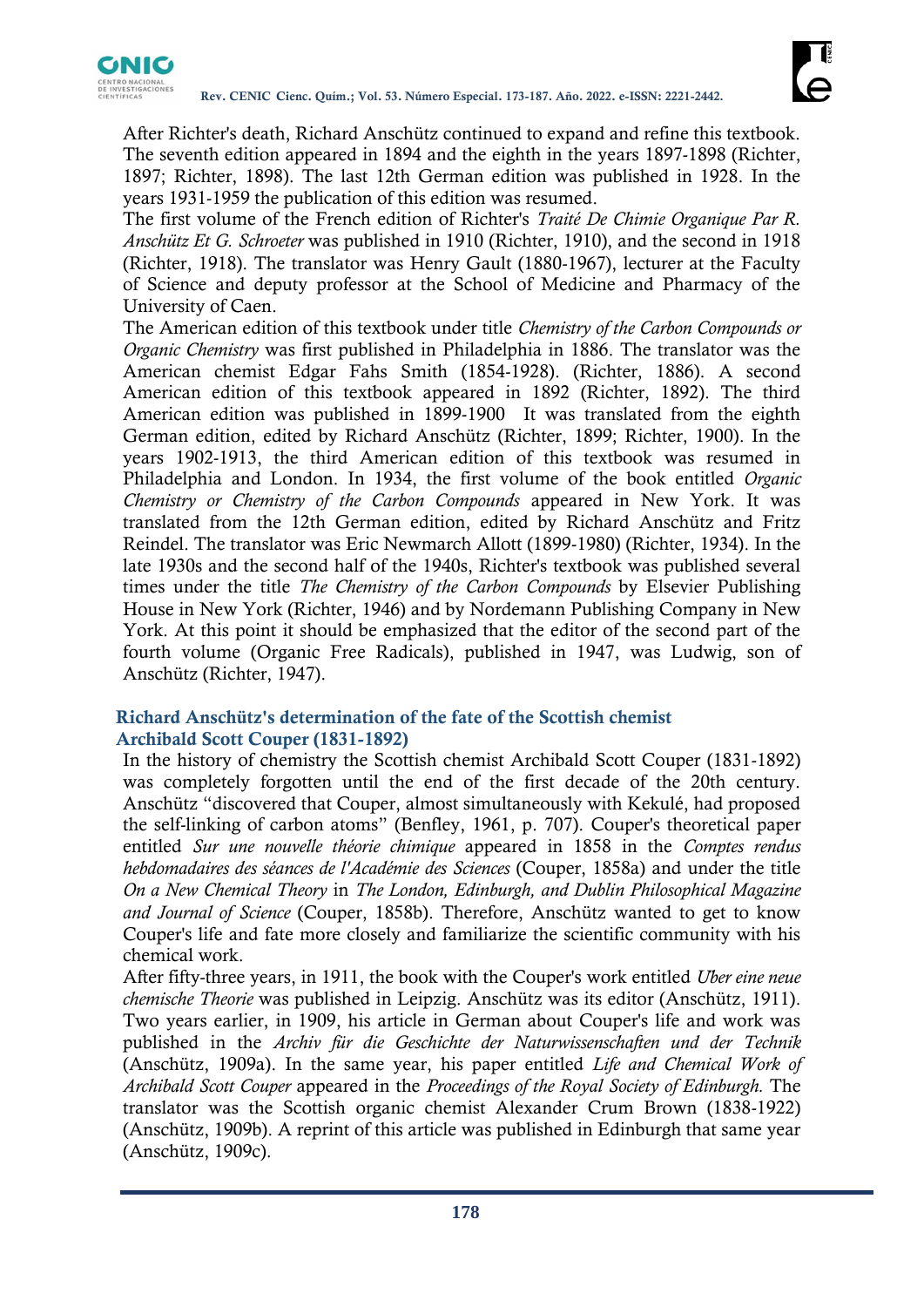

From 1930 to 2000, several authors wrote about Couper's life and work, for instance James C. Irvine (1930, pp. 2818-2820), Leonard Dobbin (1934), James Kendall (1939, pp. 105-115), Howard S. Mason (1943, p. 349), Hugh W. Salzberg (1991, p. 244), Alfred Bader (1997, pp. 101-104) and Roberto Poeti (2000).

## **The discovery of Joseph Loschmidt's book by Richard Anschütz**

The Austrian chemist Joseph Loschmidt (1821-1895) was the autor of the book entitled *Chemische Studien, I: A. Constitutions-Formeln der organischen Chemie in graphisher Darstellung; B. Das Mariotte'sche Gesetz* which was published in 1861 in Vienna (Loschmidt, 1861). This book for chemists was discovered by Anschütz when he republished it in 1913. He added an 11-page biographical sketch of Loschmidt (pp. 99- 109) and 208 annotations to Loschmidt original text (Anschütz, 1913, pp. 109-154).

The American chemist and historian of chemistry George Bernard Kauffman (1930- 2020) wrote about this great historical discovery by Anschütz (Kauffman, 1989) as follows:

Like [the Italian physicist Amedeo] Avogadro's [(1776-1856)] hypothesis, published in 1811 in a journal read primarily by physicists … and negleded by chemists until resurrected by [the Italian chemist] Stanislao Cannizzaro [(1826-1910)] at the Karlsruhe Conference in 1860, Loschmidt's privately printed opus languished in obscurity for more than half a century. In 1913 Richard Anschütz, Kekulé's successor at Bonn … republished it as a volume in "Ostwald's Klassiker der exakten Wissenschaften" series (p. A281).

Several authors wrote about Loschmidt's graphic formulas and his book. For example, Anschütz's article under the title *Über Loschmidts graphische Formeln, ein Beitrag zur Geschichte der Benzol-Theorie* (About Loschmidt's Graphic Formulas, a Contribution to the History of the Benzene Theory) was published in 1912 (Anschütz, 1912). Howard S. Mason wrote about Loschmidt's graphic formulas in his paper entitled *History of the Use of Graphic Formulas in Organic Chemistry* (Mason, 1943, p. 351). Moritz Kohn's article about Loschmidt and his forgotten book appeared in 1945 in the *Journal of Chemical Education* (Kohn, 1945). Walter Böhm wrote about Loschmidt's book in the *Dictionary of Scientific Biography* (Böhm, 1981, p. 508). Alfred Bader wrote about Loschmid's "Chemische Studien" in his chapter in a book edited by Wilhelm Fleischhacker and Thomas Schönfeld (Bader, 1997, p. 105) and in his chapter in a book edited by Balazs Hargittai and István Hargittai (Bader, 2015, p. 99- 100). Günter Paulus Schiemenz's article entitled *Joseph Loschmidt und die Benzol-Formel* was published in 1994 in the *Sudhoffs Archiv* ( Schiemenz, 1994).

#### **CONCLUSION**

Richard Anschütz (1852-1937) was the important German chemist of the second half of the 19th century and first quarter of the 20th century. He received several scientific honours. Among them, there are membership of the Academy of Sciences and Scientific Societies. In 1887, he became a member of the *Imperial Leopoldino-Carolinische Deutsche Akademie der Naturforsche* in Halle (Knoblauch, 1891, p. 8). In 1908, he was elected an honorary member of the *Physikalischen Vereins* in Frankfurt am Main (Meerwein, 1941, p. 65). He "was one of the oldest members of the German Chemical Society and served (1918-20) as one of its vice presidents" (Huntress, 1952, p. 39). On Monday, February 4, 1935, he became a Foreign Honorary Fellow of *the Royal Society Of Edinburgh* (Thompson, 1936, p. 187).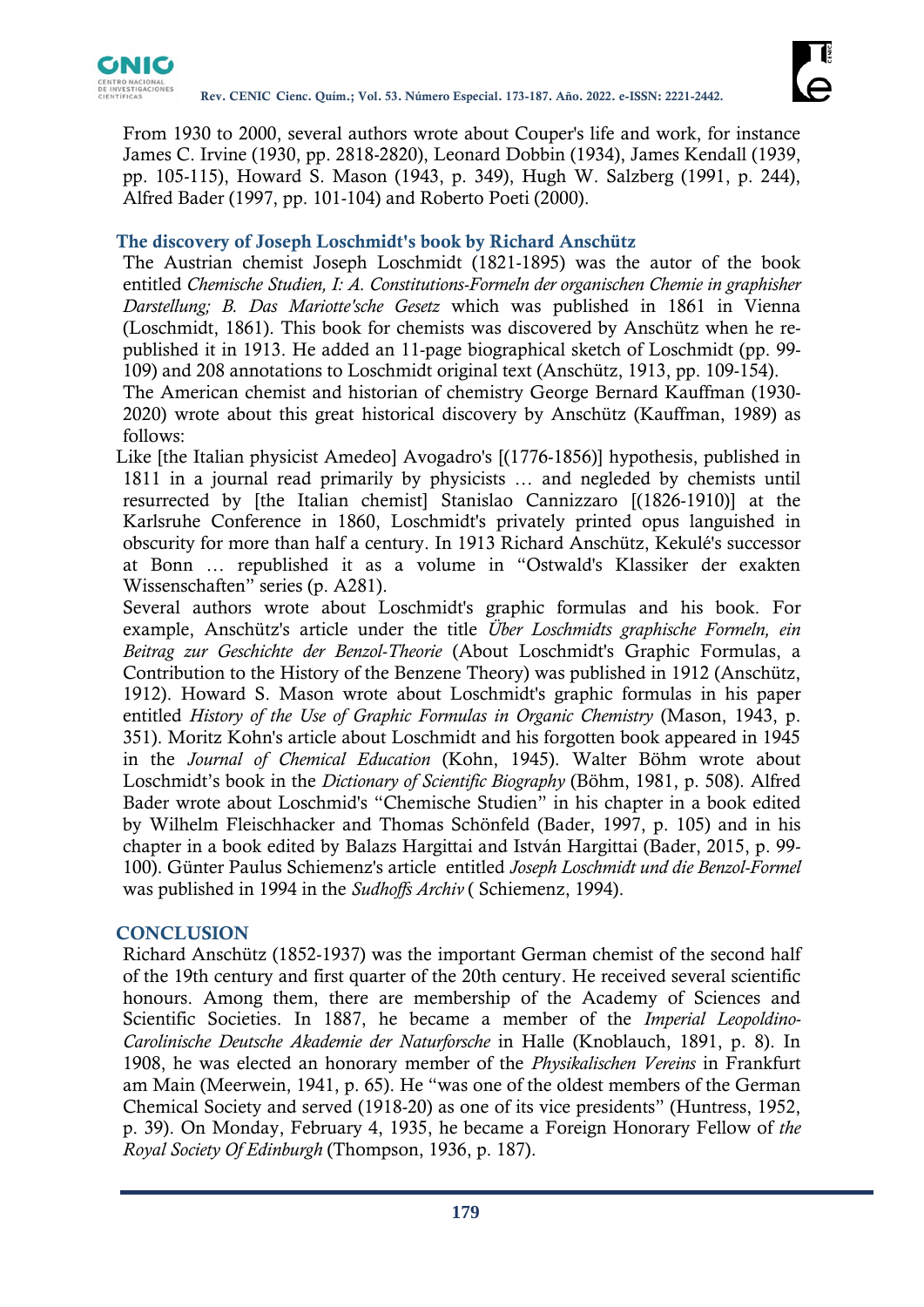

On Wednesday, 26th September 1906, on the occasion of the Quatercentenary celebrations, the University of Aberdeen conferred him honorary L.L.D. Degree (Anderson, 1907).

Some authors wrote about his life and works. For instance, in 1926 his biographical note appeared in the *J. C. Poggendorffs*, *biographisch-literarisches Handwörterbuch zur mathematik, Astronomie, Physik, Chemie und verwandte Wissenschaftsgebiete* (Weinmeister, 1926, pp. 27-28). In 1932, F. Reindel wrote an article about him on his eighteenth birthday (Reindel, 1932). Nine years later, in 1941, a paper about his life and work by Hans Meerwein (1879-1965) appeared in the *Berichte der deutschen chemischen Gesellschaft* (Meerwein, 1941). In 1952, Ernest H. Huntress wrote about him in his article published in the *Proceedings of the American Academy of Arts and Sciences*  (Huntress, 1952). A year later, his biographical note by Friedrich Klemm appeared in the *Neue Deutsche Biographie* (Klemm, 1953, p. 308). Two articles about his life (Kauffman, 1982a) and work (Kauffman, 1982b) appeared in 1982 in the *Journal of Chemical Education*.

His speeches delivered on various occasions were also published. For instance, his address given at the Beginning of the Rectorate of the *Rheinische Friedrich Wilhelms Universität* on October 18, 1915, entitled *Die Bedeutung der Chemie für den Weltkrieg* (The Importance of Chemistry for the World War) was published in 1915 (Anschütz, 1915). In 1961, his speech on the occasion of dedicating the Kekulé Monument in Bonn, June 9, 1903 (Anschütz, 1903), translated into English, was published in a book edited by the American chemist and historian of chemistry Eduard Farber (1892-1969) (Anschütz, 1961, pp. 697-702).

After Anschütz, not only his papers and books survived. In addition, several of his portraits were produced. One of them was included by him in his biographical book on Kekulé (Anschütz, 1929a, p. 492). Another of his portraits can be found in the article by George B. Kauffman (1982a, p. 627). His portrait from 1921 is available in the *Deutsche Museum Archiv* (German Museum Archive) in Munich ("Digiporta Digitales Porträtarchiv", n.d.).

The authors of *The World Biographical Encyclopedia* wrote about him and his achievements ("The World Biographical", 2021) as follows:

Anschütz was able to dedicate himself to research in the field of organic chemistry for almost fifty years. He was a talented experimenter, who successfully combined physical methods and chemical synthesis as a means of establishing chemical structure. He also pioneered in methods of vacuum distillation (1887). ... Another Anschütz`s achievement came in 1893 when he succeeded in clarifying the action of phosphorus oxychloride on salicylic acid. These experiments led to his research on salicylides, dithiosalicylides, and sulfonylides, which, in turn, led to the discovery of a crystalline salicylide chloroform that is one-third chloroform by weight. As a result, chloroform of high purity was extracted, which was later named "Anschütz," and was used for narcosis (p. 1).

Richard Anschütz, as a great German chemist, went down in the history of chemistry, and his name was written in it forewer. It was made possible thanks to his achievements as well as his numerous papers and books. He became famous not only as an excellent biographer of August Kekulé, but also as editor of many editions of Victor von Richter's Textbook of Organic Chemistry.

## **BIBLIOGRAPHIC REFERENCES**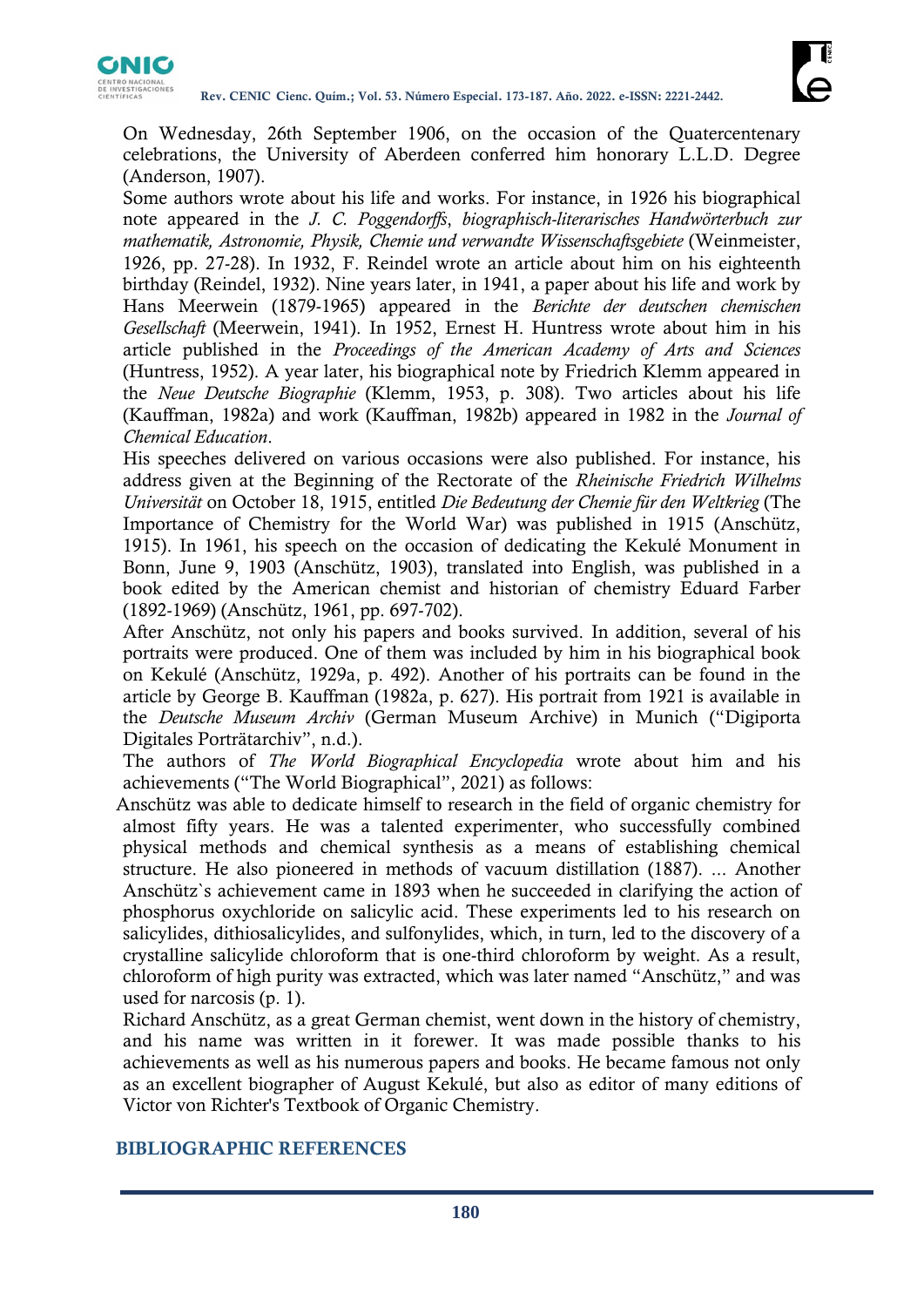

Anderson, P. J. (Ed.). (1907). *Record of the Celebration of the Quatercentenary of the University of Aberdeen*. From 25th to 28th September 1906. Aberdeen. Retrieved from https://archive.

org/details/recordofcelebra00univ/page/146/mode/2up

Anschuetz, R., & Schultz, G. (1877). Ueber Phenanthrenchinon. *Berichte der deutschen chemischen Gesellschaft, 10*(1), 21-24. https://doi.org/10.1002/cber.18770100108

Anschuetz, R., & Schultz, G. (1876). Ueber eine neue Bildung des Azobenzols. *Berichte der deutschen chemischen Gesellschaft, 9*(2), 1398-1400. https://doi.org/10.1002/cber.18760090

2102

Anschütz, R. (2012). *Der Chemiker August Kekulé. Band 2 – Abhandlungen, Berichte, Kritiken, Artikel, Reden*. Hamburg: SEVERUS Verlag. http://dnb.info/1025128958

Anschütz, R. (2011). *Der Chemiker August Kekulé. Band 1. Leben und Wirken*. Hamburg: SEVERUS Verlag. http://d-nb.info/114073122X

Anschütz, R. (1961). August Kekulé 1829-1896. In E. Farber, (Ed.), *Great Chemists*  (pp. 697-702). New York: Inter-science Publishers.

Anschütz, R. (1936). Ludwig Claisen. Ein Gedenkblatt. *Berichte der deutschen chemischen Gesellschaft,* 69(7), A97-A170.

https://doi.org/10.1002/cber.19360690746

Anschütz, R. (1934). Eberhard Rimbach. *Berichte der deutschen chemischen Gesellschaft, 67*(6), A73-A79. https://doi.org/10.1002/cber.19340670647

Anschütz, R. (1929a). *August Kekulé. Band I. Leben und Werken.* Berlin: Verlag Chemie, G.M.B.H. Retrieved from

https://archive.org/details/b29931654\_0001/page/n3/mode/2up

Anschütz, R. (1929b). *August Kekulé*. *Band II. Abhandlungen, Berichte, Kritiken, Artikel, Reden*. Berlin: Verlag Chemie, G.M.B.H. [https://archive.org/details/b29931654\\_0002/page/n7/](https://archive.org/details/b29931654_0002/page/n7/) mode/2up

Anschütz, R. (1928). Zur Geschichte der Isomerie der Fumarsäure und der Maleinsäure. *Justus Liebigs Annalen der Chemie, 461*(1), 155-191. https://doi.org/10.1002/jlac.19284610109

Anschütz, R. (1926). Wilhelm Körner. Ein Gedenkblatt. *Berichte der deutschen chemischen Gesellschaft, 59*(8), A75-A111.

https://doi.org/10.1002/cber.19260590889

Anschütz, R. (1915). *Die Bedeutung der Chemie für den Weltkrieg. Rede gehalten beim Antritt des Rektorats der Rheinischen Friedrich Wilhelms Universität am 18. Oktober 1915*. Bonn: Verlag von Friedrich Cohen. Retrieved from https://portal.dnb.de/bookviewer/view/1035345

870#page/n4/mode/1up

Anschütz, R. (1914). Heinrich Debus zum 90. Geburtstag. A*ngewandte Chemie, 27(5*4), 409-410. https://doi.org/10.1002/ange.19140275401

Anschütz, R. (1912). Über Loschmidts graphische Formeln, ein Beitrag zur Geschichte der Benzol- Theorie. *Berichte der deutsche chemischen Gesellschaft, 45*(1), 1912, 539-553. https://doi.org/10.1002/cber.19120450181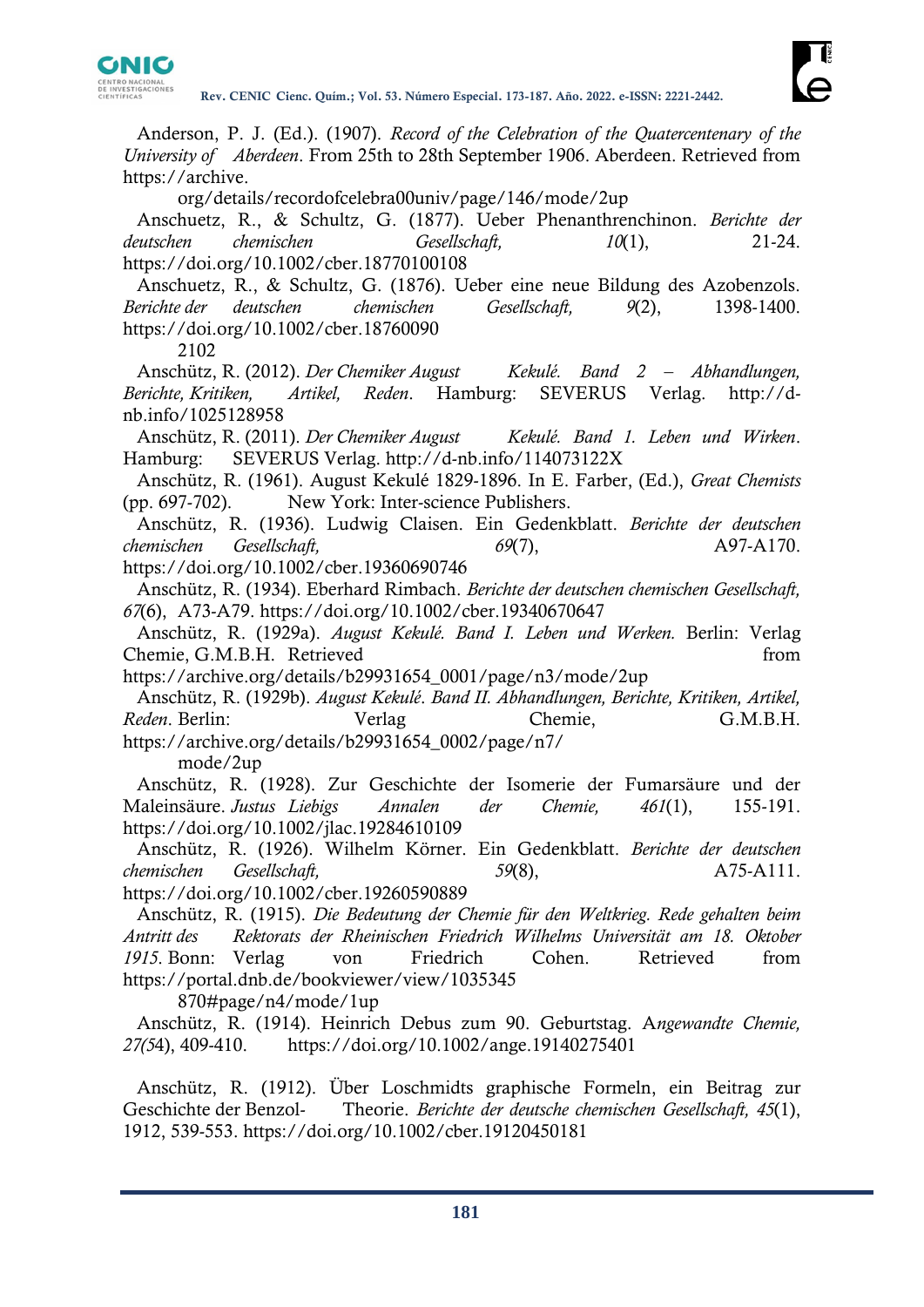

Anschütz, R. (1911). Leonard Parker Kinnicutt. 1854–1911. *Berichte der deutschen chemischen Gesellschaft, 44*(3), 3567-3570. https://doi.org/10.1002/cber.191104403238

Anschütz, R. (1909a). Archibald Scott Couper. *Archiv für die Geschichte der Naturwissenschaften und der Technik, 1,* 219-261. Retrieved from https://archive.org/details/ArchivFuerDieGesch

ichteDerNaturwissenschaftenVol1yr1909Vol2yr1910/page/n237/mode/2up Anschütz, R. (1909b). Life and Chemical Work of Archibald Scott Couper. *Proceedings of the Royal Society of Edinburgh, 29,* 193-273. Retrieved from https://archive.org/details/procee

dings2919081909roya/page/n241/mode/2up

Anschütz, R. (1909c). *Life and chemical work of Archibald Scott Couper*. Reprint from the Proceedings of the Royal Society of Edinburgh. Session 1908-1909. Vol. XXIX. Part. IV. (No.13). Edinburgh: Published by Robert Grant & Son. Retrieved from from https://archive.org/

details/lifechemicalwork00ansc\_0/page/n2/mode/2up

Anschütz, R. (1903). Das Kekule-Denkmal in Bonn. *Berichte der deutschen chemischen Gesellschaft, 36*(4), 4616-4623. https://doi.org/10.1002/cber.190303604140

Anschütz, R. (1893). Darstellung von reinem Chloroform mittelst Salicylid-Chloroform oder o- Homosalicylid-Chloroform. *Justus Liebigs Annalen der Chemie, 273*(1), 94-96. https://doi.org/10.1002/jlac.18932730107

Anschütz, R. (1889). *Zur Geschichte der Isomerie der Fumarsäure und der Maleïnsäure. Justus Liebigs Annalen der Chemie, 254*(2), 168-182. https://doi.org/10.1002/jlac.18892540205

Anschütz, R. (1887a). Concerning the Isomerism of Fumaric and Maleic Acids. *American Chemical Journal, 9*(4), 253-269. Retrieved from https://archive.org/details/americanchemical09balt/

page/252/mode/2up

Anschütz, R. (1887b). *Zur Geschichte der Isomerie der Fumarsäure und der Maleïnsäure. Justus Liebigs Annalen der Chemie, 239*(2), 161-184. https://doi.org/10.1002/jlac.18872390203

Anschütz, R. (1887c). *Die Destillation unter vermindertem Druck im Laboratorium*. Bonn: Hermann Behrendt. Retrieved from https://babel.hathitrust.org/cgi/pt?id=wu.89047300264&

view=1up&seq=3

Anschütz, R., & Eltzbacher, F. (1883). Eine neue Synthese des Anthracens. *Berichte der deutschen chemischen Gesellschaft. 16*(1), 623-624. https://doi.org/10.1002/cber.188301601138

Anschütz, R., & Emery, W. O. (1889a). On the Action of Phosphorus Trichloride on Phenol. *American Chemical Journal, 11*(6), 379-387. Retrieved from https://archive.org/details/ame

ricanchemical111889balt/page/378/mode/2up

Anschütz, R., & Emery, W. O. (1889b). On the Action of Phosphorus Trichloride on Salicylic Acid. *American Chemical Journal, 11*(6), 387-392 . Retrieved from https://archive.org/details/ame

ricanchemical111889balt/page/386/mode/2up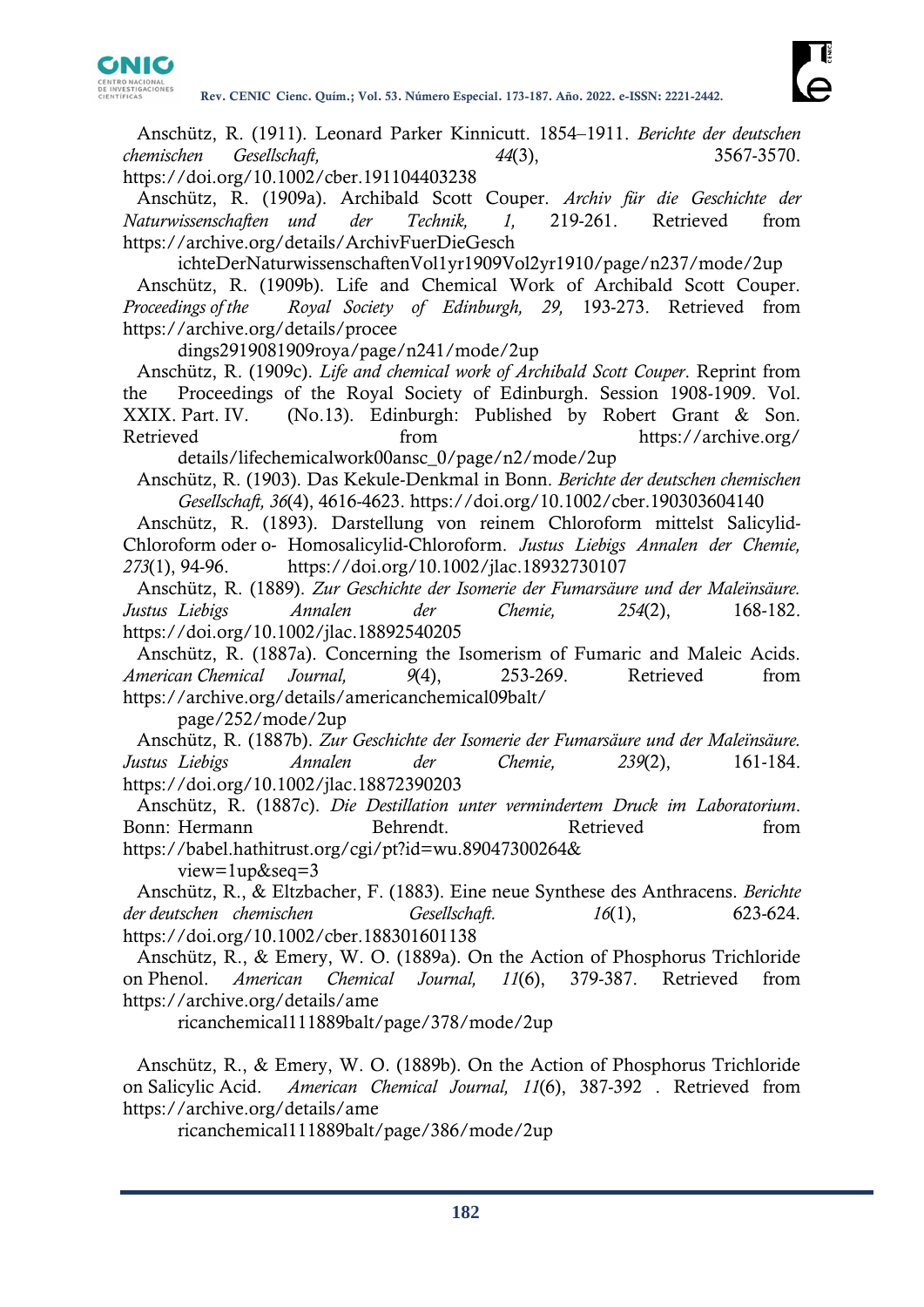

Anschütz, R., & Emery, W. O. (1887). Ueber die Einwirkung von Phosphortrichlorid auf Salicylsäure und auf Phenol*. Justus Liebigs Annalen der Chemie, 239*(3), 301-313.

https://doi.org/10.1002/jlac.18872390306

Anschütz, R., & Moore, G. D. (1889). On the Action of Phosphorus Pentachloride on the three Isomeric Mono-hydroxy-benzoic acids. *American Chemical Journal, 10*(4), 296-311. Retrieved from

https://archive.org/details/americanchemical101888balt/page/296/mode/2up

Anschütz, R., & Quitmann, H. (1928). Kernsynthese der γ,γ-Dimethyl-δ-methylcyclo-homo- tetronsäure. *Justus Liebigs Annalen der Chemie, 462*(1), 97-104. https://doi.org/10.1002/jlac.19284620106

Anschütz, R., & Reitter, H. (1895). Die Destillation unter vermindertem Druck im Laboratorium. Zweite neu bearbeitete Auflage. Bonn: Verlag von Friedrich Cohen. Retrieved from Retrieved from  $\alpha$ 

https://dbc.wroc.pl/dlibra/publication/1942/edition/2717/

Anschütz, R., & Schultz, G. (1877a). Ueber Phenanthrenchinon (Zweite Abhandlung). *Berichte der deutschen chemischen Gesellschaft, 10*(1), 323-325. https://doi.org/10.1002/cber.187701001 94

Anschütz, R., & Schultz, G. (1877b). Ueber einen einfachen Apparat zur bequemen Bestimmung hochliegender Schmelzpunkte. *Berichte der deutschen chemischen Gesellschaft, 10*(2), 1800-1802. https://doi.org/10.1002/cber.187701002129

Anschütz, R., & Schultz, G. (1877c). Ueber die Einwirkung von Natrium auf halogensubstituirte Aniline. *Berichte der deutschen chemischen Gesellschaft, 10*(2), 1802- 1804. https://doi.org/10.1002/cber.187701002130

Anschütz, R., & Schultz, G. (1876a). Ueber die Zersetzungsprodukte des Phenanthrenchinons mit gebranntem Kalk. *Berichte der deutschen chemischen Gesellschaft, 9*(2), 1400-1403. https://doi.org/10.1002/cber.187600902103

Anschütz, R., & Schultz, G. (1876b). Ueber Nitrophenanthrenchinon. *Berichte der deutschen chemischen Gesellschaft, 9*(2), 1404. https://doi.org/10.1002/cber.187600902104

Anschütz, R., & Schulze, R. (Eds). (1904). *Das Chemische Institut der Universität Bonn*. Bonn: Verlag von Friedrich Cohen. Retrieved from https://digitalesammlungen.ulb.uni- bonn.de/content/pageview/3187203

Anschütz, R., & Wirtz, Q. (1887a). On the Anilides of Fumaric and Maleic Acids and on Phenylaspartic Acid. *American Chemical Journal, 9*(4), 235-252. Retrieved from https://archive.org/details/americanchemical09balt/page/234/mode/2up

Anschütz, R., Wirtz, Q. (1887b). Ueber die Anilide der Fumarsäure und der Maleïnsäure und über die Phenylasparaginsäure. *Justus Liebigs Annalen der Chemie, 239*(2), 137-160. https://doi.org/10.1002/jlac.18872390202

*Archibald Scott Couper (1831-1892). On a New Chemical Theory*. (n.d.). Retrieved from https://web.lemoyne.edu/~giunta/couper/couper.html

Bader, A. (2015). Honoring Loschmidt. In B. Hargittai and I. Hargittai (Eds.), *Culture of Chemistry. The Best Articles on the Human Side of 20th-Century Chemistry from the Archives of the Chemical Intelligencer* (pp.99-100). New York: Springer Science+Business Media. https://doi.org/10.1007/978-1-4899-7565-2\_26

Bader, A. (1997). Richard Anschütz, Archibald Scott Couper, and Josef Loschmidt. In W. Fleischhacker, T. Schönfeld (Eds.), *Pioneering Ideas for the Physical and Chemical*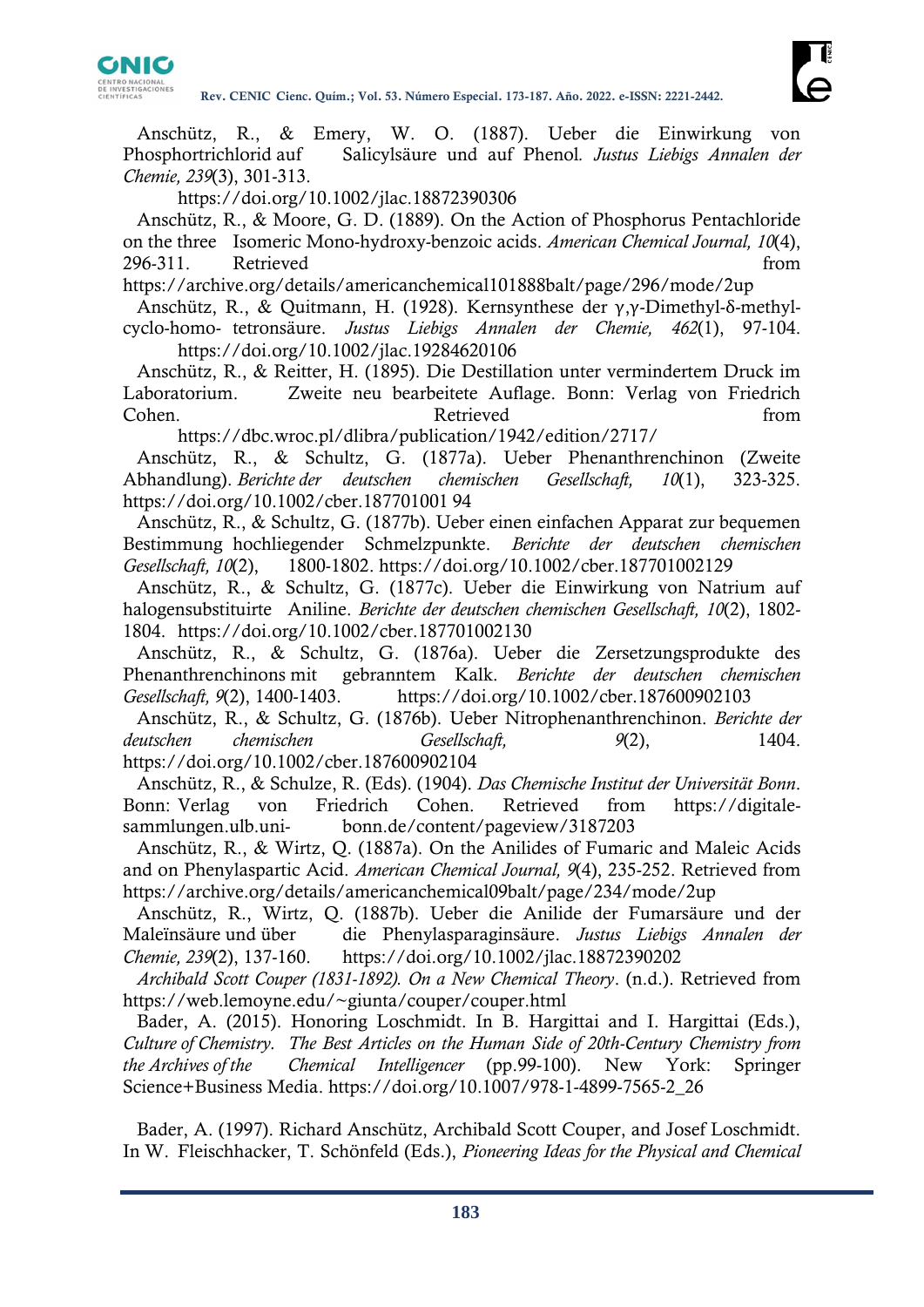

*Sciences. Josef Loschmidt's Contributions and Modern Developments in Structural Organic Chemistry, Atomistics, and Statistical Mechanics* (pp. 101-107). New York: Springer Science + Business media. https://doi.org/10.1007/978-1-4899-0268-9\_8

Benfley, O. T. (1961). Archibald Scott Couper, 1831-1892. In E. Farber, (Ed.), *Great Chemists* (pp. 703-715). New York: Inter-science Publishers.

Böhm, W. (1981). Loschmidt, Johann Joseph. In C. C. Gillispie, (Ed.), *Dictionary of Scientific Biography. Volume 7. Iamblichus-Karl Landsteiner* (pp. 507-511). New York: Charles Scribner's Sons.

Couper, A. S. (1911). *Über eine neue chemische Theorie*. Herausgegeben von Richard Anschütz. Mit einem Bilde A. S. Coupers. Leipzig: Verlag von Wilhelm Engelmann. Retrieved from https://collections.thulb.uni-

jena.de/rsc/viewer/HisBest\_derivate\_00003253/NT\_171\_Seite\_02.tiff

Couper, A. (1858). Sur une nouvelle théorie chimique*. Comptes rendus hebdomadaires des séances de l'Académie des Sciences, 46*, 1157-1160. Retrieved from https://gallica.bnf.fr/ark:/12148/ bpt6k3003h/f1157.item

Couper, A. S. (1858). XII. On a New Chemical Theory*. The London, Edinburgh, and Dublin Philosophical Magazine and Journal of Science, 16*(105), 104-116. https://doi.org/10.1080/14786445808642541

*Digiporta Digitales Porträtarchiv. Anschütz, Richard.* (n.d.). Retrieved from http://www.digiporta.net/index.php?id=952693670

Dobbin, L. (1934). The Couper Quest. *Journal of Chemical Education, 11*(6), 331-338. https://doi.org/10.1021/ed011p331

Giunta, C. (n.d.). *Classic Chemistry. Charles-Adolphe Wurtz (1817-1884.* Retrieved from https://web.lemoyne.edu/~GIUNTA/karlsruhe.html

Huntress, E. H. (1952). Biographical Digests IV: Centennials and Polycentennials during 1952 with Interest for Chemists and Physicists. Anschütz, Richard. *Proceedings of the American Academy of Arts and Sciences, 81*(2), 37-39. https://doi.org/10.2307/20023666

Irvine, J. C. (1930). Scotland's Contributions to Chemistry. *Journal of Chemical Education, 7*(12), 2808-2828. https://doi.org/10.1021/ed007p2808

Kauffman, G. B. (1989). Chemische Studien, I: A. Constitutions-Formein der organischen Chemie in geographischer Darstellung; B. Das Mariotte'sche Gesetz (Loschmidt, J.); J. Loschmidt's Konstitutions-Formein der organischen Chemie in graphischer Darstellung (Anschutz, Richard). *Journal of Chemical Education, 66*(11), A281-A282. https://doi.org/10.1021/ed066pa281

Kauffman, G. B. (1982a). Richard Anschütz (1852-1937), Kekule's forgotten successor Part I: The life. *Journal of Chemical Education*, 59(8), 627-629. https://doi.org/10.1021/ed059p627

Kauffman, G. B. (1982b). Richard Anschütz (1852-1937), Kekule's forgotten successor Part II: The work. *Journal of Chemical Education, 59*(9), 745-751. https://doi.org/10.1021/ed059p745

Kekulé, A. (1882). *Lehrbuch der organischen Chemie, oder, der Chemie der Kohlenstoffverbindungen*. Fortgesetzt unter Mitwirkung von Dr. R. Anschütz und

Dr. G. Schultz. Dritter Band. Stuttgart. Verlag von Ferdinand Enke. Retrieved from https://archive.org/details/lehrbuchderorga03lacogoog/page/n8/mode/2up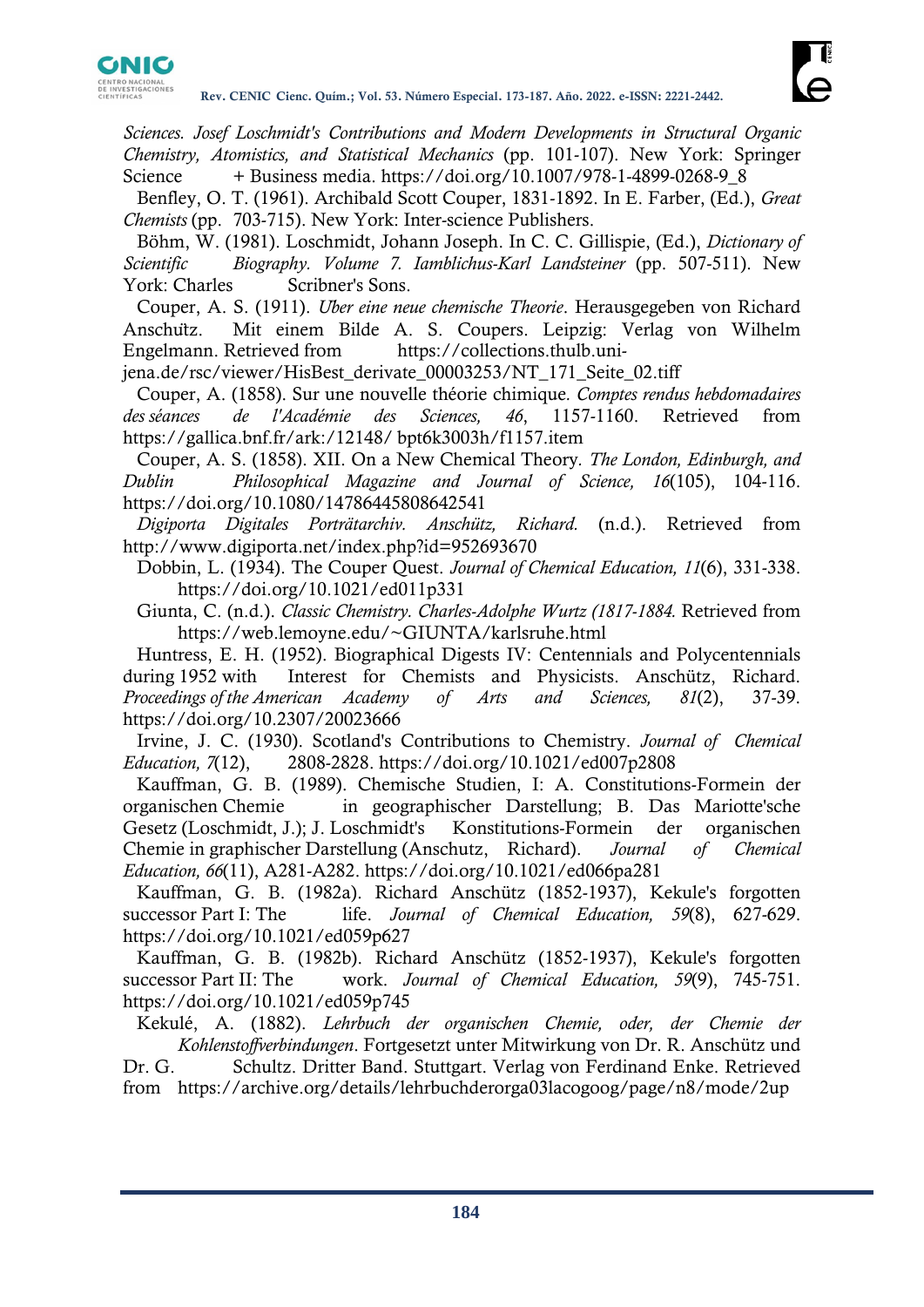

Kendall, J. (1939). *Young Chemists and Great Discoveries.* London: G. Bell & Sons Ltd. Retrieved from

https://archive.org/details/dli.ernet.475059/page/n3/mode/2up

Klemm, F. (1953). Anschütz, Richard. Chemiker. In *Neue Deutsche Biographie. Erster* 

*Band. Aachen – Behaim* (p. 308). Berlin: Duncker & Humbolt. Retrieved from https://www.digitale-

sammlungen.de/en/search?query=all%3A%28Neue+Deutsche+Biogra phie.+1%2C+Erster+Band.%29

Knoblauch, C. H. (1891). *Leopoldina. Amtlichen Organ der Kaiserlichen Leopoldino-Carolinischen Deutschen Akademie der Naturforscher*. Halle: Druck von E. Blochmann & Sohn. Retrieved **Retrieved** from

https://archive.org/details/leopoldina27kais/page/8/mode/2up

Kohn, M. (1945). Josef Loschmidt (1821-1895). *Journal of Chemical Education, 22*(8), 381-384. https://doi.org/10.1021/ed022p381

Krollpfeiffer, F. (1957). Ludwig Anschütz 1889-1954. *Chemische Berichte, 90*(3), XV-XVIII. https://doi.org/10.1002/cber.19570900328

Loschmidt, J. (1913). *Konstitutions-Formeln der organischen Chemie in graphischer Darstellung*. Mit 384 Figuren im Text und einem Bildnis. Herausgegeben von Richard Anschütz. (In Ostwalds Klassiker der exakten Wissenschaften, Nr. 190). Leipzig: Verlag von Wilhelm Engelmann. Retrieved from https://collections.thulb.uni-jena.de/rsc/viewer/HisBest\_derivate

\_00003310/NT\_211\_Seite\_002.tiff

Loschmidt, J. (1861). *Chemische Studien. I. A. Constitutions - Formeln der organischen Chemie in graphisher Darstellung. B. Das Mariotte'sche Gesetz.* Wien: Druck von Carl Gerold's Sohn. Retrieved from http://opacplus.bsbmuenchen.de/title/BV020577865/ft/bsb10073319? page=5

Mason, H. S. (1943). History of the Use of Graphic Formulas in Organic Chemistry, *Isis*, 34, 346- 354. Retrieved from https://www.jstor.org/stable/225644

Meerwein, H. (1941). Richard Anschütz Zum Gedächtnis. *Berichte der deutschen chemischen Gesellschaft. 74*(3), A29–A74.

https://doi.org/10.1002/cber.19410740318

Poeti, R. (2020). *The tragic Story of a Great Chemist: Archibald Scott Couper (1831-1992*). Retrieved from https://www.robertopoetichimica.it/en/la-tragica-storia-di-ungrande- chimico-archibald-scott-couper-1831-1892/

Reindel, F. (1932). Richard Anschütz zum 80. Geburtstag. *Angewandte Chemie, 45*(10), 201-203. https://doi.org/10.1002/ange.19320451002

*Richard Anschütz*. (1898). Public Domain. Retrieved from https://commons.wikimedia.org/wiki/File:Richard\_Ansch%C3%BCtz\_1898.jpg

Richter, V. v. (1947). The *Chemistry of the Carbon Compounds*. Volume IV. The Heterocyclic Compounds by F. Reindel (M. F. Darken, Trans.) and Organic Free Radicals by Ludwig Anschütz (A. J. Mee, Trans.). Third English Edition. Newly Translated from the Twelfth German Edition. Edited by the Late Professor Richard Anschütz. New York: Elsevier Publishing CO., Inc. Retrieved from https://archive.org/details/b31360609\_0004/page/n5/mode/2up

Richter, V. v. (1946). The *Chemistry of the Carbon Compounds.* (A. J. Mee, Trans.). Volume III. The Aromatic Compounds. Collaborators: F. Arndt, A. Butenandt, F. Rochussen, R. Tschesche, A. Weissberger. Third English Edition. Newly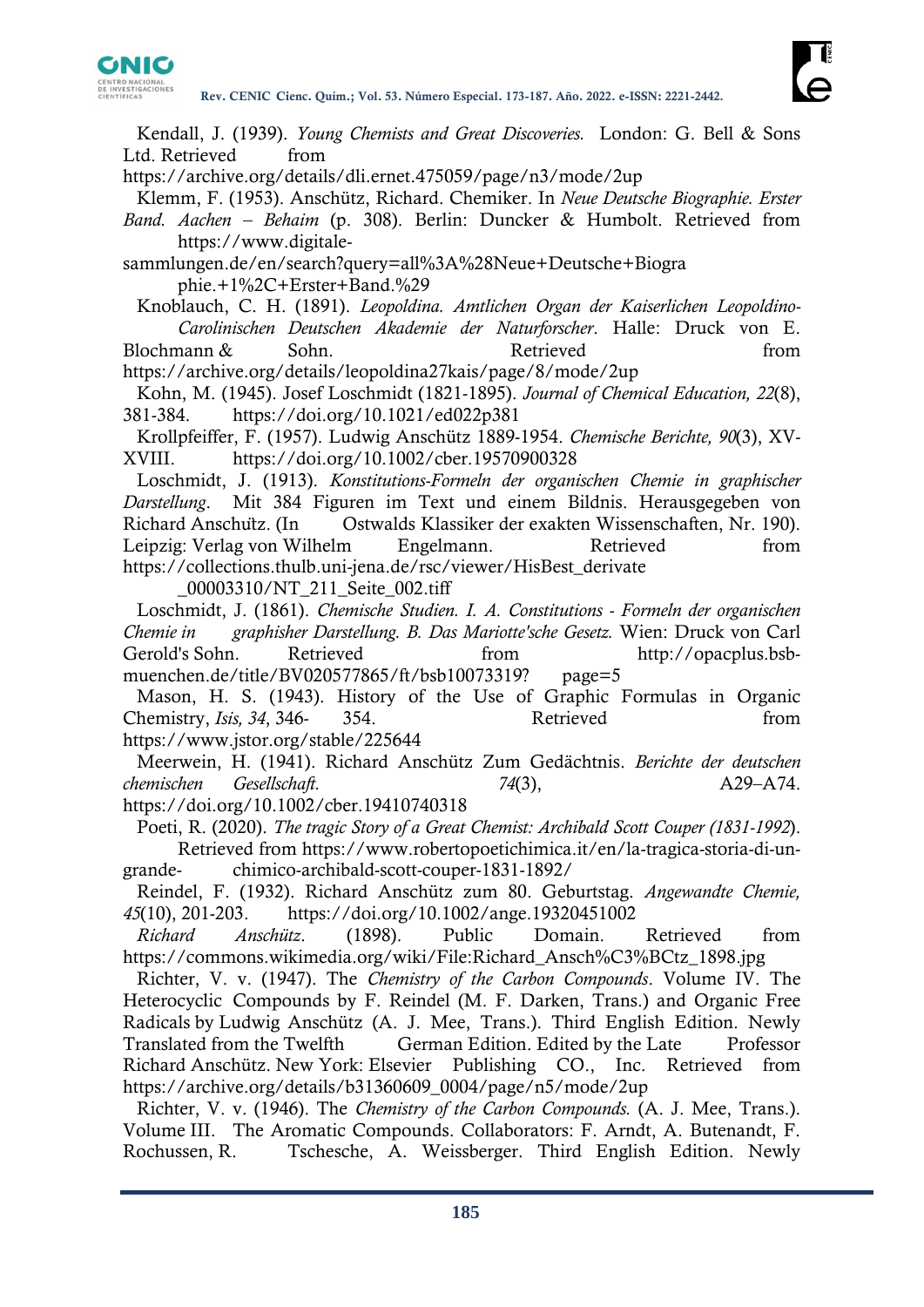

Translated from the Twelfth German Edition. Edited by the Late Richard Anschütz. New York: Elsevier Publishing CO., Inc. Retrieved from

https://archive.org/details/b31360609\_0003/page/n7/mode/2up

Richter, V. v. (1934). *Organic Chemistry or Chemistry of the Carbon Compounds*. (E. N. Allot, Trans.). Volume I. Chemistry of the Aliphatic Series. Translated and Revised from the 12th German edition (After the translation of the 2nd English edition by Percy E. Spielmann). Edited by Prof. Richard Anschütz and Dr. Fritz Reindel. New York: Elsevier Publishing Co., Inc. Retrieved from https://archive.org/details/b31360609\_0001/page/n5/mode/2up

Richter, V. v. (1918). *Traité De Chimie Organique Par R. Anschütz Et H. Meerwein* (H. Gault, Trans.). Tome Second. Série Cyclique. Paris: Ch. Béranger Editeur.

Richter, V. v. (1910). *Traité De Chimie Organique Par R. Anschütz Et G. Schroeter* (H. Gault, Trans.), Tome Premier. Série Acyclique. Paris: Ch. Béranger Editeur.

Richter, V. v. (1900). *Organic Chemistry or Chemistry of the Carbon Compounds.* (E. F. Smith Trans.). Edited by R. Anschütz. Third American from Eighth German Edition. Volume II. Philadelphia: P. Blakiston's Son & CO. Retrieved from https://archive.org/details/victorvonrichter02richrich

Richter, V. v. (1899). *Organic Chemistry or Chemistry of the Carbon Compounds*, (E. F. Smith Trans.). Edited by R. Anschütz. Third American from Eighth German Edition. Volume I. Philadelphia: P. Blakiston's Son & CO. Retrieved from https://archive.org/details/victorvonrichter01richrich

Richter, V. v. (1898). *Chemie Der Kohlenstoffverbindungen Oder Organische Chemie*. Achte Auflage. Neu Bearbeitet von R. Anschütz, Zweiter Band. Carbocyclische Und Heterocyclische Verbindungen. Bonn: Verlag von Friedrich Cohen. Retrieved from

http://cybra.lodz.pl/dlibra/doccontent?id=3681 Richter, V. v. (1897). *Chemie Der Kohlenstoffverbindungen Oder Organische Chemie*. Achte Auflage. Neu Bearbeitet von R. Anschütz. Erster Band. Die Chemie der Fettkörper. Bonn: Verlag von Friedrich Cohen. Retrieved from http://cybra.lodz.pl/dlibra/doccontent?id=3680

Richter, V. v. (1892). *Chemistry of the Carbon Compounds or Organic Chemistry*, (E. F. Smith Trans.). Second American Edition from the Sixth German Edition. Philadelphia: P. Blakiston, Son & CO. Retrieved from https://archive.org/details/chemistryofcarbo00richrich

Richter, V. v. (1886). *Chemistry of the Carbon Compounds or Organic Chemistry*, (E. F. Smith Trans.). From the Fourth German Edition. Philadelphia: P. Blakiston, Son & CO. Retrieved from https://archive.org/details/cu31924031190402

Richter, V. v. (1876). *Kurzes Lehrbuch der Organischen Chemie oder der Chemie der Kohlenstoffverbindungen*. Bonn: Verlag von Max Cohen & Sohn (Fr. Cohen). Retrieved from

https://babel.hathitrust.org/cgi/pt?id=uc1.b4073843&view=1up&seq=9

Salzberg, H. W. (1991). *From Caveman to Chemist. Circumstances and Achievements*. Washington, DC: American Chemical Society.

Schiemenz, G. P. (1994). Joseph Loschmidt und die Benzol-Formel: Über die Entstehung einer Legende. *Sudhoffs Archiv, 78*(1), 41-58. https://www.jstor.org/stable/20777446

Sztejnberg, A. (2020). Victor Von Richter (1841-1891) – The Famous Russian - German Chemist, Author of Excellent Academic Textbooks on Chemistry. *Revista*